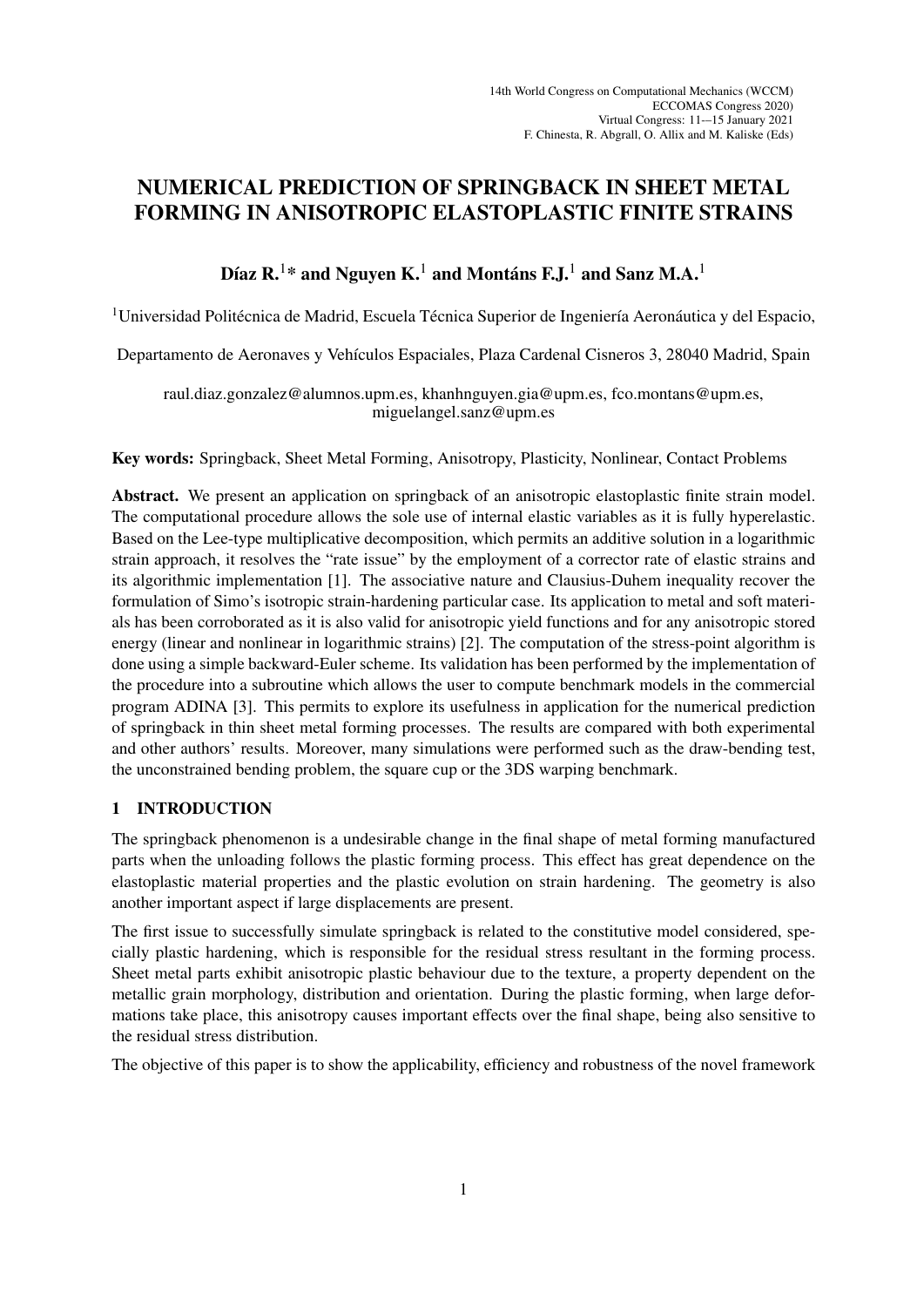[1, 2] to simulate and predict a complex springback benchmark. Also, we describe in a brief manner the formulation used in this paper, implemented as a user subroutine in the commercial finite element program ADINA<sup>®</sup>. After that, we demonstrate the applicability to the prediction of the springback phenomenon.

## 2 CONTINUUM THEORY AND ALGORITHMIC FRAMEWORK IN THE ELASTOPLAS-TIC MODEL

In this section we show the most important aspects of the computational framework, from the continuum theory to the algorithmic framework employed to the stress calculation.

The elastoplastic material model is motivated from the rheological model shown in Fig. 1. This macroscopic model may be described in infinitesimal strains, where  $\varepsilon$  and  $\sigma$  are the measurable variables, and later permit us an easy extension to the respective finite variables *E* and *T* to define the elastoplastic behaviour in finite strains, commonly referred as large strains.

The device is composed of two branches. The first one is a Prandtl-type branch which includes an elastic Hookean spring in a series disposition with a plastic dissipative friction element. It is in this part where the internal state variables simultaneously operate: elastic strain and plastic strain. The second branch, placed in parallel disposition, only contains a Hookean spring element, being responsible for the macroscopic kinematic hardening, where only the external variable total strain operates.



Register for free at https//www.scipedia.com to download the wersion with out the watermark hardening

The model employs the Lee-type multiplicative decomposition over the deformation gradient *F*, split into an elastic part  $F_e$  and a plastic part  $F_p$  (Eq.1), as shown in Fig. 1.

$$
F = F_e F_p \tag{1}
$$

We are interested in the use of logarithmic strains. This strain measure permits us to describe the logarithmic tensor strain variables:  $E_e = \frac{1}{2}$  $\frac{1}{2}$  ln( $F_e^T F_e$ ) and  $E = \frac{1}{2}$  $\frac{1}{2} \ln(F^T F)$ , and obtain the internal state dependence  $E_e(E, F_p)$ . This operation is important for this work, because it will permit us to get the strain rate tensor into the addition of two contributions in the incremental nonlinear continuum theory

$$
\dot{E}_e(\dot{E}, \dot{F}_p) = \frac{\partial E_e}{\partial E}\bigg|_{\dot{F}_p=0} : \dot{E} + \frac{\partial E_e}{\partial F_p}\bigg|_{\dot{E}=0} : \dot{F}_p = \dot{E}_e|_{\dot{F}_p=0} + \dot{E}_e|_{\dot{E}=0}
$$
\n(2)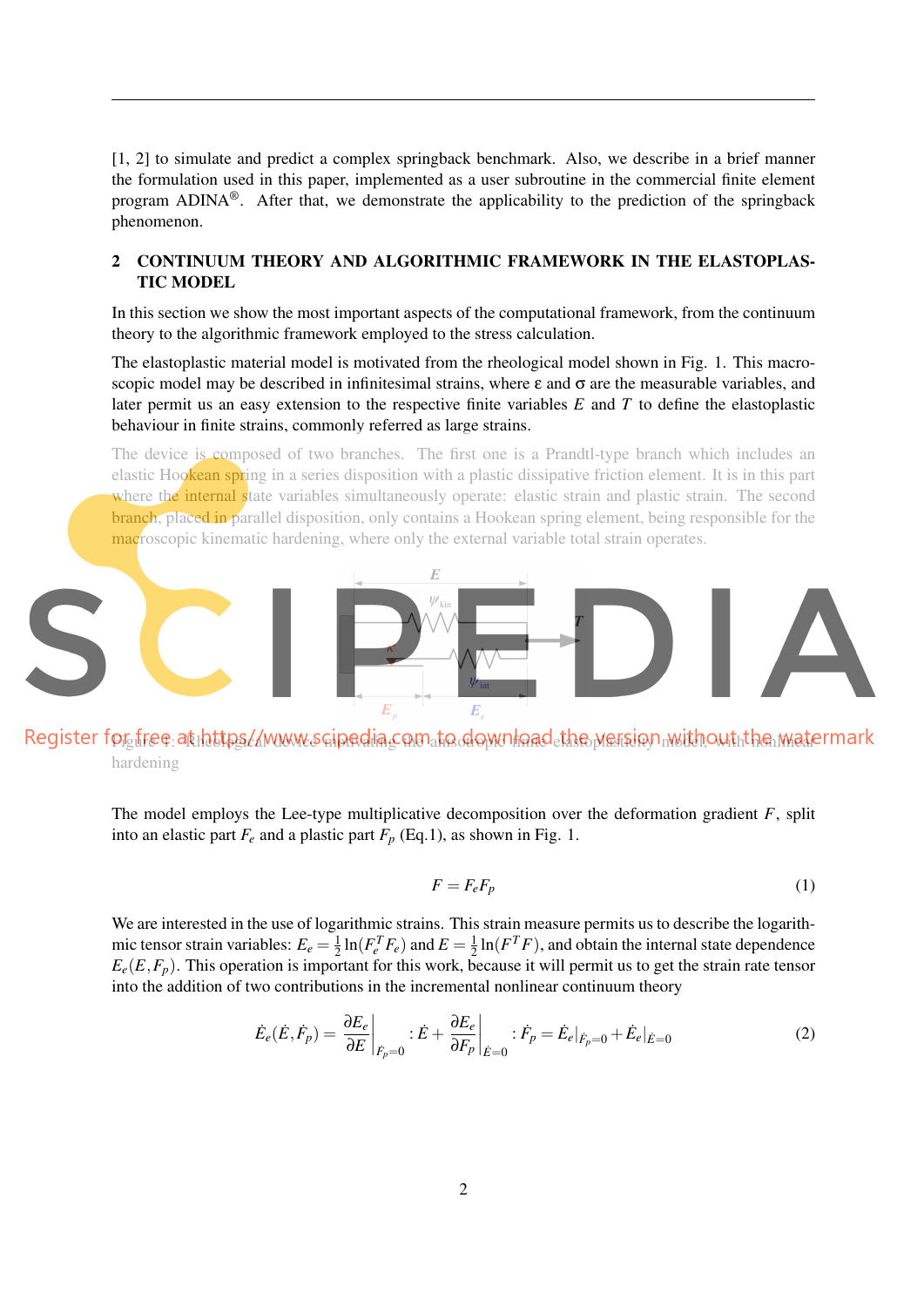where the first term is obtained within a continuum framework, when the dissipative plastic strain in rate form is frozen; whereas the second term is obtained when the total strain rate remains frozen. This condition occurs when evolution is formulated in the incremental framework, where events occur sequentially and incrementally. This split additive operation is the Wilkins corrector-predictor scheme, and Eq. 2 is then formulated as

$$
\dot{E}_e(\dot{E}, \dot{F}_p) = \dot{E}_e|_{\dot{F}_p=0} + \dot{E}_e|_{\dot{E}=0} = {}^{tr}\dot{E}_e + {}^{ct}\dot{E}_e
$$
\n(3)

where <sup>tr</sup> $\dot{E}_e$  is the predictor, or trial elastic contribution to the elastic logarithmic strain rate tensor  $\dot{E}_e$  with a frozen plastic evolution ( $\dot{F}_p = 0$ ). The second term is the corrector, the plastic contribution to the elastic logarithmic strain rate tensor  $\dot{E}_e$ , where the external variable total strain rate  $\dot{E}$  remains frozen.

#### 2.1 Dissipation and elastic logarithmic strain rate

The stored energy function may be written in terms of any elastic strain measure. We use the logarithmic strains for convenience, as related in the rheological model (see Fig. 1), the elastic energy function is written in terms of logarithmic strains as

$$
\Psi(E, E_e) = \Psi_{kin}(E) + \Psi_{int}(E_e)
$$
\n(4)

where  $\Psi_{kin}(E)$  is the elastic strain energy associated to the variable total strain, which operates in the "*external*" spring element, and Ψ*int*(*Ee*) is the internal energy function associated to the elastic strain which operates in the "*internal*" spring element. The stored energy Ψ can be split into a volumetric



 $\mu_{kin}$  and  $\mu_{int}$  are the elastic material shear moduli (Lame's constant) of the parts (internal and external)

in deviatoric form:,  $\kappa$  is the bulk modulus.  $E^{\nu}$  and  $E^d$  are the total volumetric and deviatoric logarithmic strain. *E d e* is the internal deviatoric elastic logarithmic strain. The dissipation rate into the Clausius-Dunhem inequality is written as

$$
\mathcal{D} = \mathcal{P} - \dot{\Psi} = \mathcal{P} - \dot{\Psi}_{kin} - \dot{\Psi}_{int}
$$
\n(6)

#### Now, we can define two stress tensors as work-conjugated of the logarithmic strain variables

$$
T_{kin} = \frac{d\Psi_{kin}(E)}{dE} \quad \text{and} \quad T_{int}^{|e|} = \frac{d\Psi_{int}(E_e)}{dE_e} = \frac{d\Psi_{int}(E_e)}{dE_e} : \frac{\partial E_e}{\partial E}\Big|_{\dot{F}_p = 0} \tag{7}
$$

so the total stress tensor

$$
T = T_{kin} + T_{int}^{|e|} \cdot \left. \frac{\partial E_e}{\partial E} \right|_{\dot{F}_p = 0} = T_{kin} + T_{int}
$$
 (8)

The stress tensor  $T_{kin}$  lies in the reference configuration while  $T_{int}^{\vert e \vert}$  lies in the intermediate configuration as *Ee*. The stress *T* is work-conjugated of the logarithmic strain. Both stresses in Eq. 7 are not expressed in the same finite strain configuration, because  $T_{int}^{|e|}$  is described in the intermediate configuration by the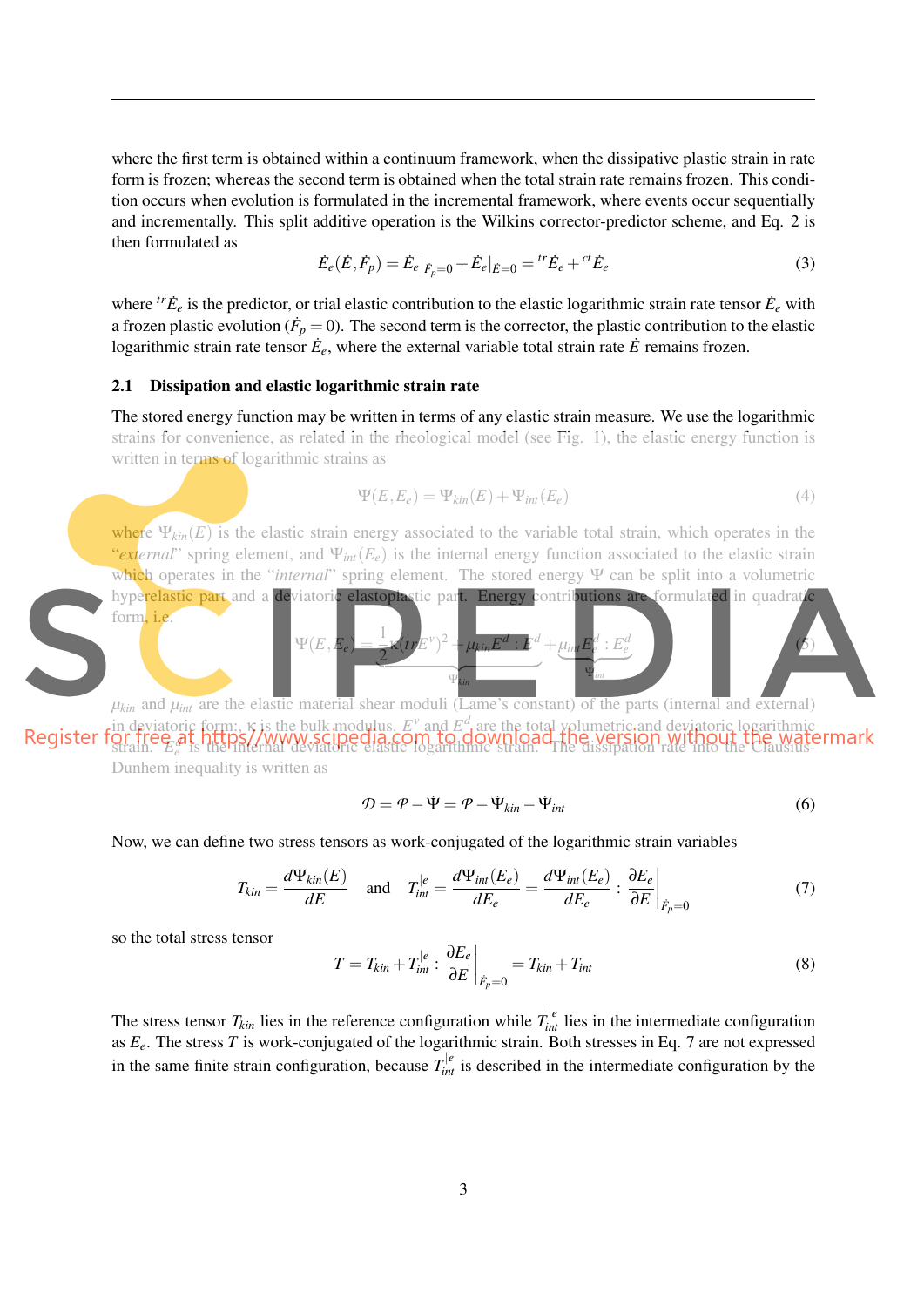elastic predictor. Taking into account Eq. 6, in the case of the elastic strain rate, with total strain rate frozen, the plastic term is not null ( $\dot{F}_p \neq 0$ ), and it may be rewritten to the new form

$$
\mathcal{D} \equiv -\dot{\Psi}_{int}|_{\dot{E}=0} = -T_{int}^{|e|} : {}^{ct}\dot{E}_e > 0 \quad \text{if} \quad \dot{F}_p \neq 0 \tag{9}
$$

where dissipation is written in terms of a purely elastic strain tensor in the intermediate configuration. The term  ${}^{ct}\dot{E}_e$  is named as the elastic corrector strain rate  $\dot{E}_e$  in logarithmic form. Now, dissipative evolution may be written with a rate of elastic strains  $\dot{E}_e$ , without the use of plastic rates, using an associative flow rule as follows

$$
^{ct}\dot{E}_e = -\dot{\gamma}\frac{1}{\frac{2}{3}k}\nabla\phi_T = -\dot{\gamma}\frac{1}{\frac{2}{3}k}\mathbb{N}_T : T_{int}^{|e|} \tag{10}
$$

where  $N_T$  is the Hill anisotropic material parameters fourth order tensor, used to introduce anisotropic plastic deformation. Eq. 10 introduces the anisotropic behavior into the evolution law, γ is the associative plastic multiplier equivalent to the accumulated plastic strain, *k* is the yield stress material parameter, and  $\phi_T$  is plastic potential for the tensor stresses, who drives the elastic corrector step in the incremental algorithm. The yield function may be written with the stress tensor in the intermediate configuration

$$
f_T(T_{int}^{|e}, k) = T_{int}^{|e} : \mathbb{N}_T : T_{int}^{|e} - \frac{2}{3}k^2 = 0 \quad \text{if} \quad \dot{\gamma} > 0 \tag{11}
$$

Eq. 10 preserves the classical return mapping schemes of the infinitesimal theory, now with the presence of an orthotropic elastoplastic material and a dissipative corrector contribution in a fully elastic description in the computational framewo

2.2 Stress integration

The stress integration algorithm is applied over Eq. 10 through the use of a backward-Euler method.

 $t^{+\Delta t}$ <sub>*d*</sub> $E_e = t^t e^t +$  $\int_0^t$ <sup>t+∆*t*</sup> *t*<sup>+∆*t*</sup> *tr*<sub>Èe</sub>*d*τ+ *f*<sup>t+∆*t*</sup><br>ipedia.com<sup>,</sup>to c  $\int_0^{ct} \dot{E}_e d\tau = \frac{tr}{E_e - \frac{1}{2}}$ ∆γ  $\frac{\Delta \gamma}{\frac{2}{3}}$ te to  $\frac{N_T}{T}$  :  $\frac{t+\Delta t}{T_{int}^{1/e}}$  (12)<br> *thout the wate* 

computing the residual as

$$
{}^{t+\Delta t}\rho_e = {}^{t+\Delta t}{}_0 \mathbf{E}_e + \frac{\Delta \gamma}{\frac{2}{3}t+\Delta t} {}^{t+\Delta t}\nabla \phi_T - {}^{t\mathbf{r}}\mathbf{E}_e \longrightarrow \mathbf{0}
$$
\n(13)

A Newton-Raphson algorithm is used to obtain the correct solution, using the residual  $t^{+\Delta t}R^{(j)} \rightarrow Q$ ; (*j*) represents the local iteration counter from the initial time *t* to the final time  $t + \Delta t$ 

$$
{}^{t+\Delta t}\mathsf{R}^{(j)}\left({}^{t+\Delta t}_{0}\mathsf{E}^{(j)}\right):=\left\{\begin{array}{c} {}^{t+\Delta t}\rho_{e}^{(j)} \\ {}^{t+\Delta t}f_{T}^{(j)} \end{array}\right\}\longrightarrow\mathbf{0} \quad\text{with}\quad {}^{t+\Delta t}_{0}\mathsf{E}^{(j)}:=\left\{\begin{array}{c} {}^{t+\Delta t}_{0}\mathsf{E}_{e}^{(j)} \\ {}^{t+\Delta t}_{0}\gamma^{(j)} \end{array}\right\}\tag{14}
$$

while the Jacobian matrix is

$$
\nabla^{t+\Delta t} \mathsf{R} = \begin{bmatrix} \frac{d^{t+\Delta t} \rho_{int}}{d^{t+\Delta t} \rho_{\epsilon}} & \frac{d^{t+\Delta t} \rho_{int}}{d\Delta \gamma} \\ \frac{d^{t+\Delta t} f_T}{d^{t+\Delta t} \rho_{\epsilon}} & \frac{d^{t+\Delta t} f_T}{d\Delta \gamma} \end{bmatrix}
$$
(15)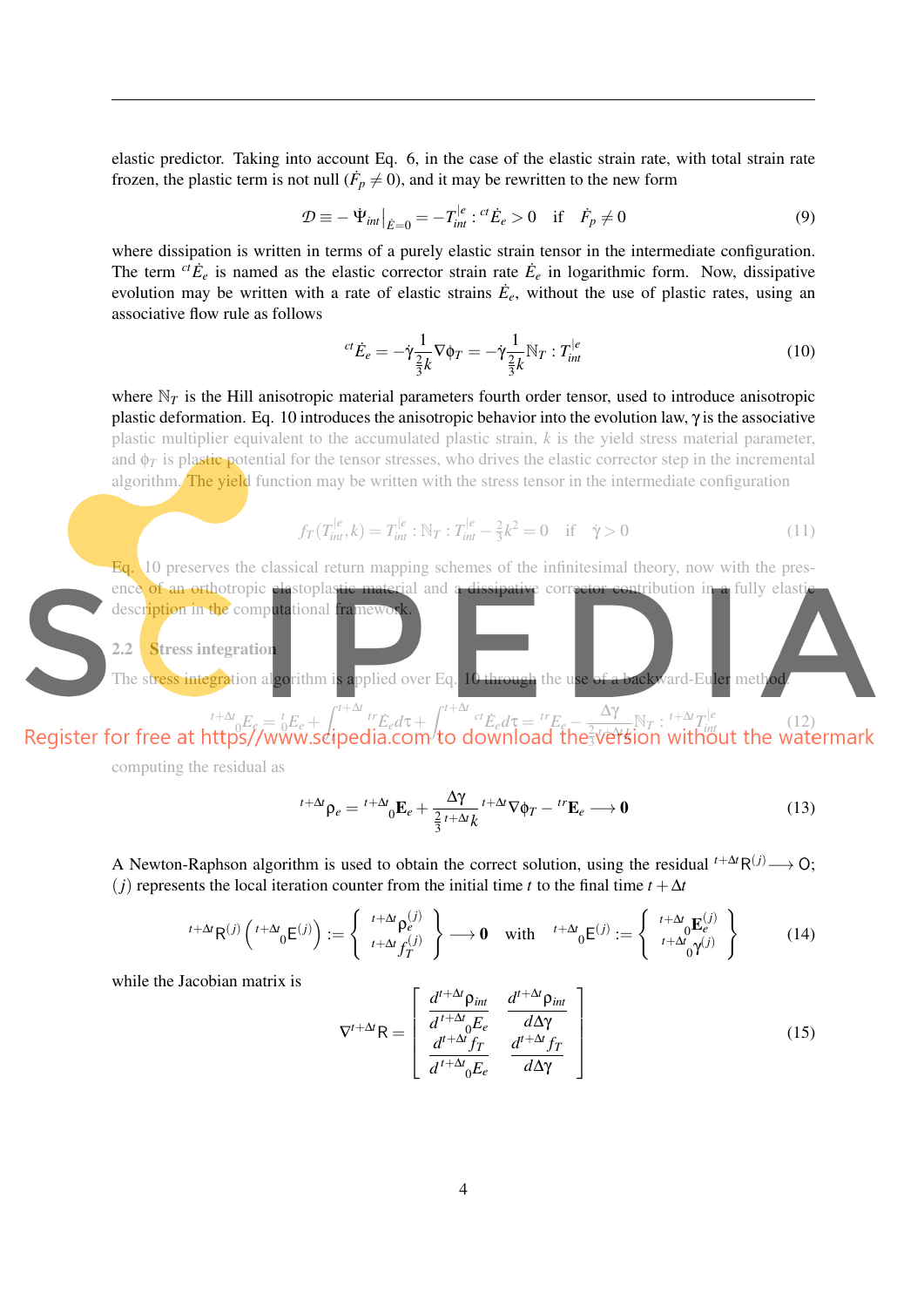Once the solution has converged, we calculate  $t^{+\Delta t}E_e$  and  $t^{+\Delta t}\gamma$ , and we can obtain the internal stresses  $t + \Delta t$ <sup>le</sup> in the updated intermediate configuration. The next step is the obtaining of the elastoplastic tangent modulus, with exactly the same form who exhibits the infinitesimal strains case.

#### 2.3 Computational scheme

Common finite element programs work with a total lagrangian formulation for large displacements, using the second Piola-Kirchhoff stress tensor and the Green-Lagrange strain tensor. As we use logarithmic strains and their work-conjugated stress, it is required a translation of these internal variables into the stress tensor variables used by finite elements programs, using this consistent algorithmic operation

$$
{}^{t+\Delta t}\mathbf{S}_{int} = {}^{t}_{0}\mathbf{X}_{p}^{-1}\left({}^{t+\Delta t}\mathbf{T}_{int}^{\dagger r} : \frac{d^{tr}\mathbf{E}_{e}}{d^{tr}\mathbf{A}_{e}}\right){}^{t}_{0}\mathbf{X}_{p}^{-T}
$$
(16)

$$
{}^{t+\Delta t}S = {}^{t+\Delta t}S_{kin} + {}^{t+\Delta t}S_{int}
$$
 (17)

with the second Piola-Kirchhoff stress tensor *<sup>t</sup>*+∆*tS* applied in each element integration point. This term is necessary to update the geometrical stiffness matrix in the nonlinear finite element code. Another necessary term is the elastoplastic tangent modulus, obtained through the mapping operation performed in Eq. 16. This term is mathematically complex, and its details are out of the scope of this paper. We obtain the algorithmic consistent elastoplastic modulus in the form



Register for free at https//www.scipedia.com to download the version without the watermark In this section, we apply the continuum theory addressed in the previous sections in order to obtain successful predictions of springback in sheet metal formed parts. It is important to put this application into context, as springback simulations are yet not so accurate for their application into industry, where fits or surface roughness are some of these FEM software limitations. In this process of springback prediction, we firstly achieve a fine calibration of the elasto-plastic parameters of the material model, to then use these calibrated materials within the L-bending test and the draw-bending test.

## 3.1 CALIBRATION OF ELASTO-PLASTIC PARAMETERS

The selected materials to be calibrated are TRIP600 (transformation induced plasticity) and DP600 (dual phase) steels; first-generation high-strength steels, widely used in automotive, marine and naval industries, where a compromise solution between low density, great formability and high strength is crucial.

It has been proven [5] that the fitting of the elasto-plastic hardening parameters with the only use of uniaxial tensile tests is not sufficient to accomplish a good calibration of the combined hardening material model when applied to springback prediction. This leads to the need of conducting cyclic experiments such as the Bauschinger test, associated to enormous difficulties in testing conditions. Today's state of art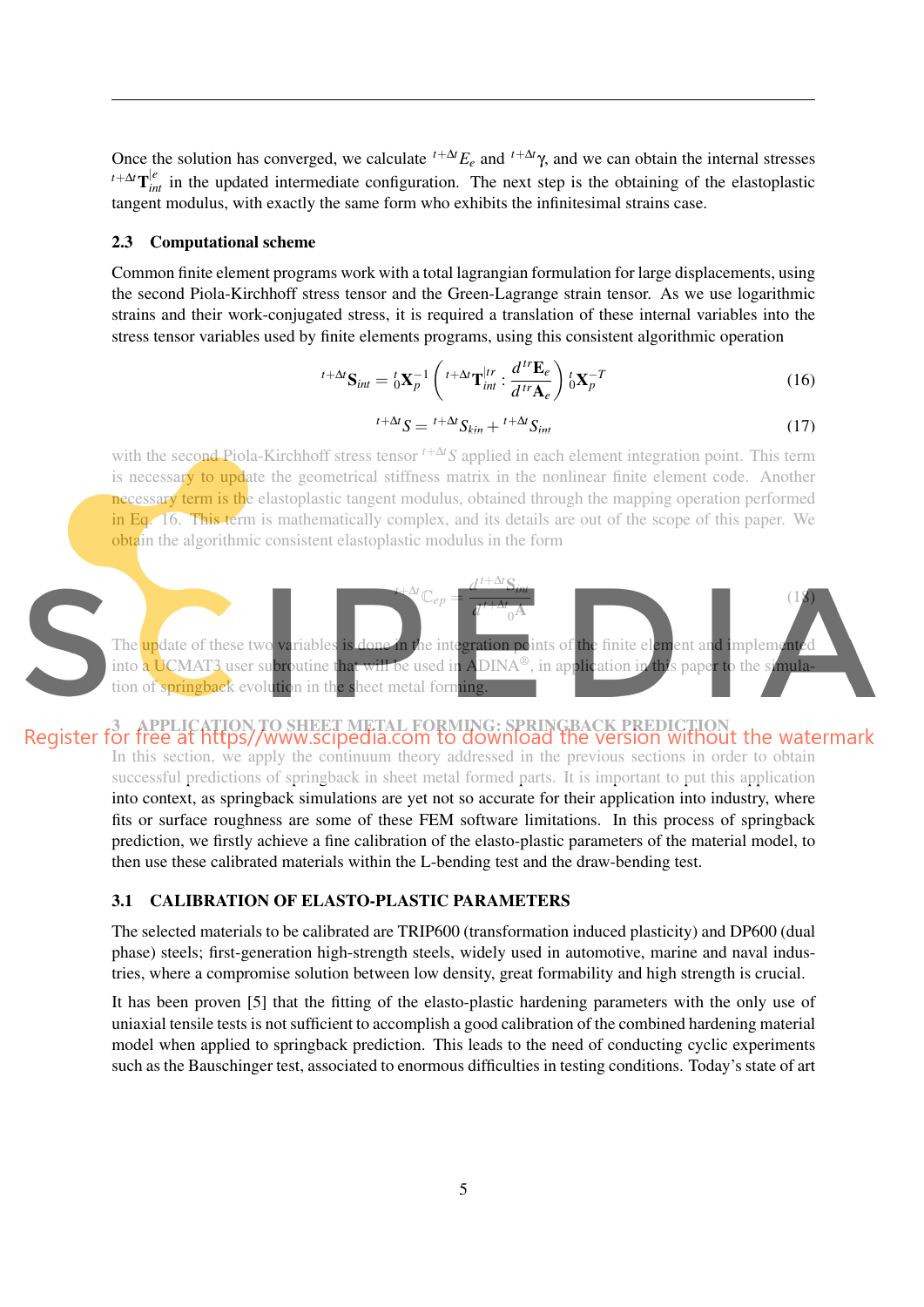is lacking of these cyclic-test experimental data, forcing to find alternative calibration methods. In this work, the calibration of the material parameters is performed through uniaxial tensile test experiments following calibrations in finite element method simulations.

The calibration process starts off with the fitting of the elasto-plastic parameters in Table 1 by using the least mean squares method. This permits the obtaining of  $k_{\infty}$ ,  $\bar{H}^1$  and  $\delta$  of Eq. 19 which is a Voce-type nonlinear isotropic hardening law. Kinematic hardening is assumed and directly obtained through the decomposition of the shear moduli into both internal  $(\mu_{int})$  and kinematic  $(\mu_{kin})$  parts. Previously, the calibration process had determined  $k_0$ ,  $\mu_{int}$  and  $\mu_{kin}$  through the theory addressed in [2] where the use of the elastic parameters *E* and ν was required. On the other hand, Hill's anisotropy parameters are standardized. This standardization described in [6] is attained through a Gauss-Seidel iterative method with respect the first uni-dimensional stress.

$$
k = k_0 + \bar{H}\gamma + (k_\infty - k_0)(1 - e^{-\delta\gamma})\tag{19}
$$

Material parameters for TRIP600 and DP600 employed steels are presented in Table 2. This calibration is subsequently checked in a simple numerical Bauschinger test, resulting in curve-fitted graphs such as the one presented in Fig. 2. This color convention will be later re-used: *red* for experimental data, *fuchsia* for isotropic, *royalblue* for kinematic and *black* for combined hardening. While Materials #104 and #107 represent TRIP600 with respectively isotropic and combined hardening; Materials #172, #173 and #174 represent DP600 with isotropic, kinematic and combined material approaches. Note parameters associated to Eq. 19 are dismissed for the only linear kinematic hardening (Material #173) while  $\mu_{kin}$ set to zero for both Materials #104 and #172 (only nonlinear isotropic).



at https//www.scipedia.cometoedownlogdeth<del>e</del>ryersi

| $k_{\infty}$ | Limit Stress Parameter $(N/mm^2)$                    |
|--------------|------------------------------------------------------|
| H            | Linear Hardening Modulus $(N/mm^2)$                  |
| β            | Mixed Hardening Parameter $a$ (-)                    |
| $\bar{H}$    | Effective $^b$ Linear Hardening Modulus ( $N/mm^2$ ) |
| δ            | Voce Hardening Parameter (-)                         |
| a,b,c,f,g,h  | Hill's standardized anisotropy parameters $c$ (-)    |
| $2\mu_{int}$ | Internal Shear Moduli $(N/mm^2)$                     |
| $2\mu_{kin}$ | External/Kinematic Shear Moduli $(N/mm^2)$           |

## 3.2 FEM MODELING AND SIMULATION RESULTS

In this section, we will present the results of the simulations carried out in the commercial finite element software ADINA®. The prediction of springback geometries is first applied to the L-bending test. The draw-bending test is then approached to re-validate the material model theory in [2], having several

 $1\bar{H} = 8H$ ; where  $\beta = 1$  for isotropic hardening,  $\beta = 0$  for kinematic hardening. See [3].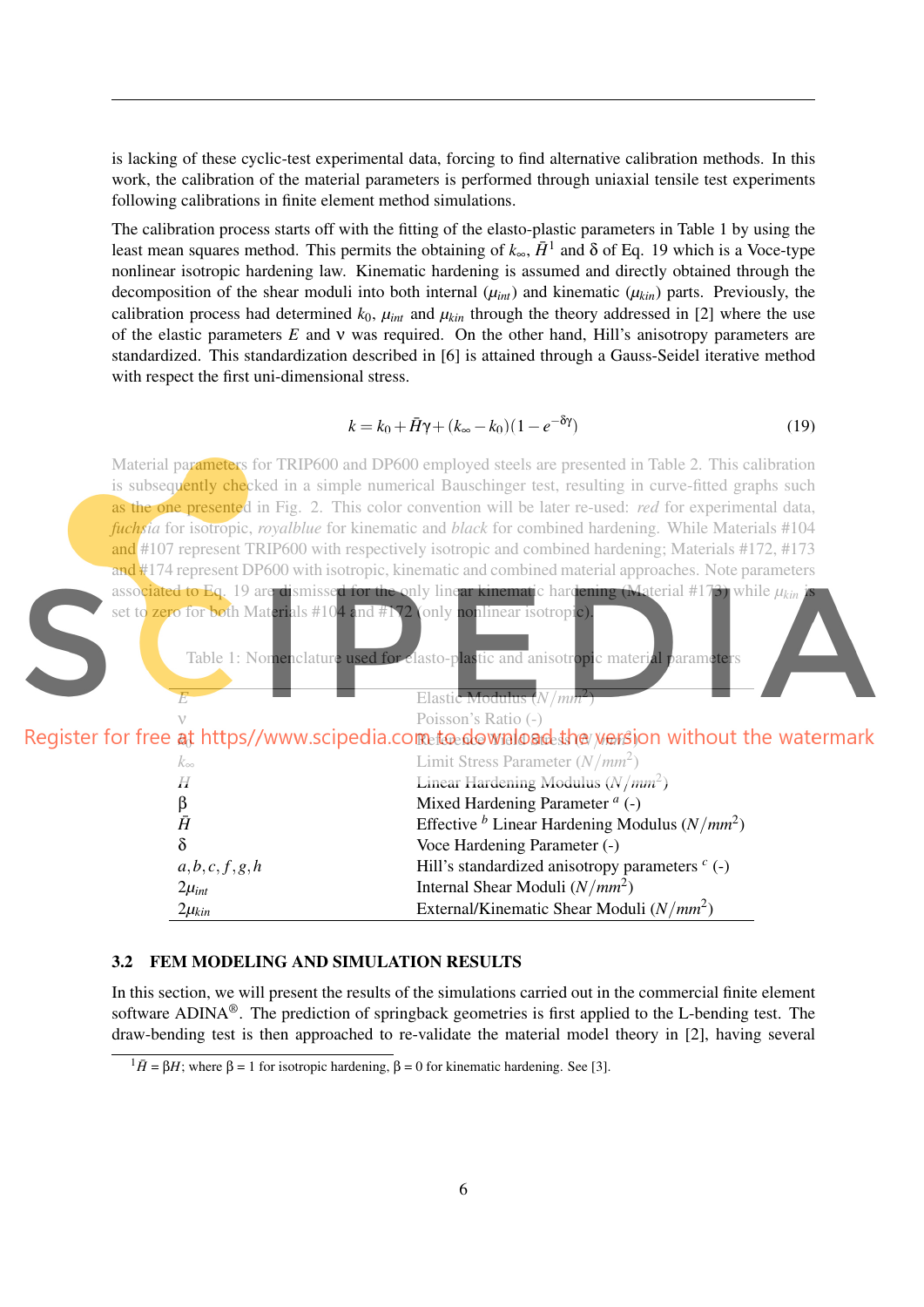| <b>Material</b> | #104       | #107       | #172       | #173       | #174       |
|-----------------|------------|------------|------------|------------|------------|
| E               | 210 000    | 210 000    | 192 875    | 192 875    | 192 875    |
| ν               | 0.3        | 0.3        | 0.33       | 0.33       | 0.33       |
| $k_0$           | 275.92     | 275.92     | 322.82     | 321.23     | 322.82     |
| $k_{\infty}$    | 344.97     | 369.90     | 676.01     |            | 638.60     |
| Ā               | 635.60     | $\Omega$   | 378.72     |            | 378.72     |
| δ               | 45.157     | 24.74      | 23.43      |            | 26.41      |
| b/a             | 1.2780     | 1.2780     |            |            |            |
| c/a             | 0.9874     | 0.9874     |            |            |            |
| f/a             | 1.3600     | 1.3600     |            |            |            |
| $g/a = h/a$     | 1.0000     | 1.0000     |            |            |            |
| $2\mu_{int}$    | 161 538.46 | 161 201.74 | 145 018.80 | 143 322.20 | 144 896.48 |
| $2\mu_{kin}$    |            | 336.72     |            | 1 696.60   | 122.32     |

Table 2: Calibrated material parameters



Figure 2: Fit of parameters for the stress-strain characteristics. Materials #172, #173 and #174

similarities to [7], obtaining more precise results. All simulations presented in this work are computed in an implicit static analysis scheme.

### 3.2.1 L-BENDING TEST

The geometrical tooling layout of this test is presented in Fig. 3, where various dimensions are given. Dimensions and experimental data have been taken from [4]. The metallic sheet is placed between a blank holder and a die that will clamp the specimens during the bending process which spans the whole punch stroke. Above the cantilever part of the specimen, a punch  $(R_p = 3 \text{ mm})$  is initially off-contact. The dimensions of the specimens are  $61.2 \times 11.3 \times 0.8$  mm. The die radius is set to  $R_d = 3$  mm while the gap distance between the punch and the die is  $g = 0.9$  mm. When contact is effective, the sheet will start to experience bending until a forming angle of 90° is achieved.

To let the sheet fully spring back, the forming phase is followed by the release of the tooling set-up and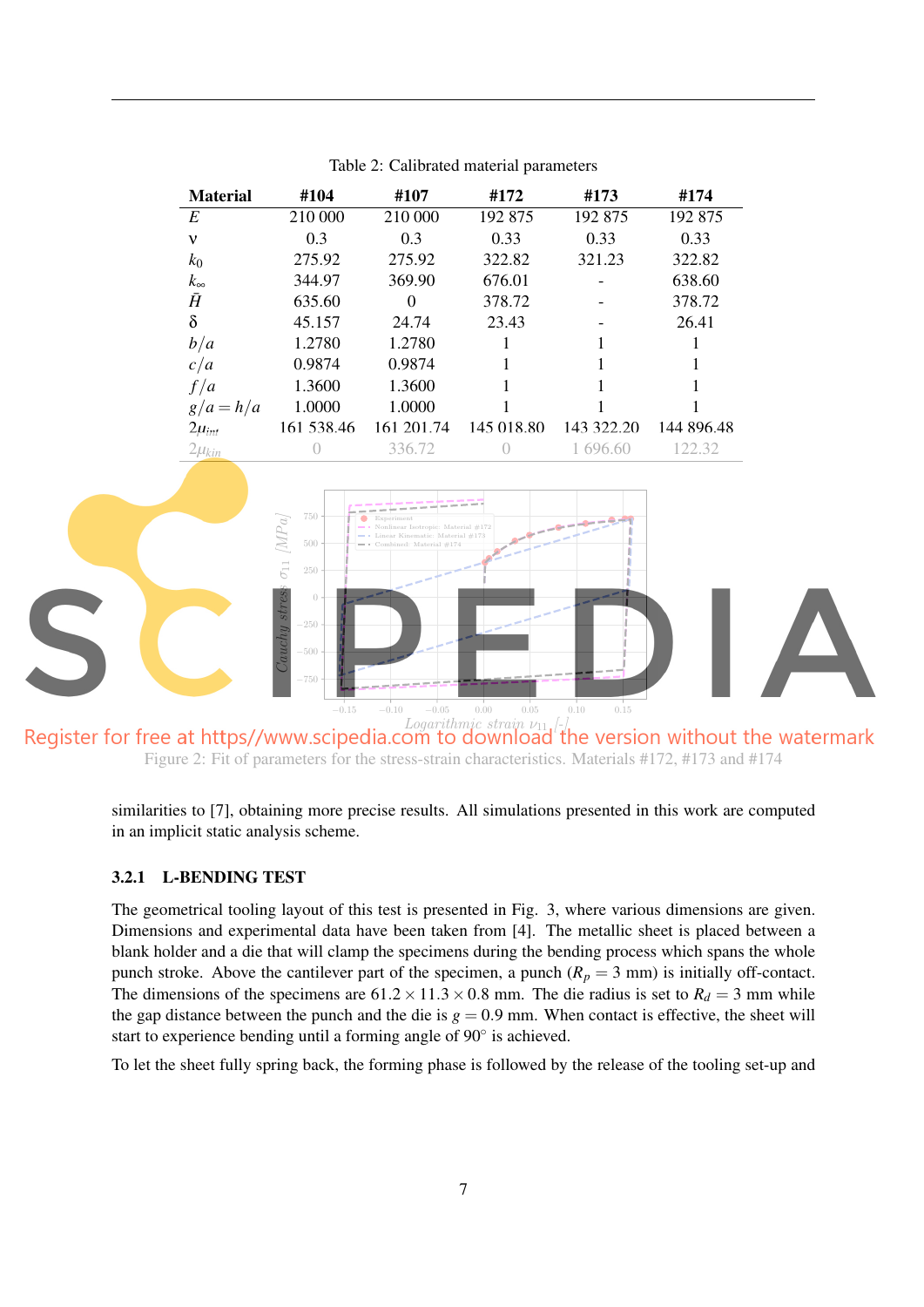

Figure 3: Lateral view of the geometrical tooling layout of the L-bending test

the death of the contact. All dimensions correspond to Case 1 in [4]. Results are compared to a mesh convergence study on Case 3 where  $R_d = 4$  mm and  $g = 0.95$  mm. The sheet is divided into three different mesh areas resulting in  $30+40+60\times 8$  elements varying its density through thickness between 1 to 12. This is made to have enough elements in contact with the die round geometry and improve accuracy in springback prediction. Our 8-node Q1/P0 brick mixed *u*/*p* finite elements are used in the presented mesh in Fig. 4. Contact is modelled with an imposed constant friction coefficient of  $\mu = 0.125$ . Tools are modelled as rigid surfaces and Materials #104 and #107 are employed in the simulations.



Figure 4: Isometric view of the TRIP600 specimen mesh with twelve elements through thickness

Register for free at https//www.scipedia.com to download the version without the watermark<br>In order to quantify the springback geometry, angle θ was defined in the after-springback geometry (Fig. 5). Regarding sensitivity reasons, a mesh convergence study on Materials #104 and #107 was addressed,

> resulting in Fig. 6. Note that Chatti2011\* and this work's convergences are related to different geometrical layouts which limits the validity of this comparison to mesh convergence. Great convergence is obtained, achieving successful springback predictions with three elements through thickness in comparison to the eight elements needed by Chatti2011.

> Numerical values of the springback angle θ are presented in Table 3, re-validating the application of the material model to springback prediction. Note that only a combined hardening calibrated material manages to reproduce experimental results, while Material #104 clearly underpredicts the springback angle θ as also proven in [4]. To finish the analysis of this benchmark, Fig. 7 presents the effective stress (Von Mises) of the deformed metallic sheets before and after springback has taken place.

### 3.2.2 DRAW-BENDING TEST

The draw-bending test is a well-known benchmark usually performed in sheet metal forming simulation literature. It basically consists of the study of a thin sheet metal strip subjected to a two-stage-bending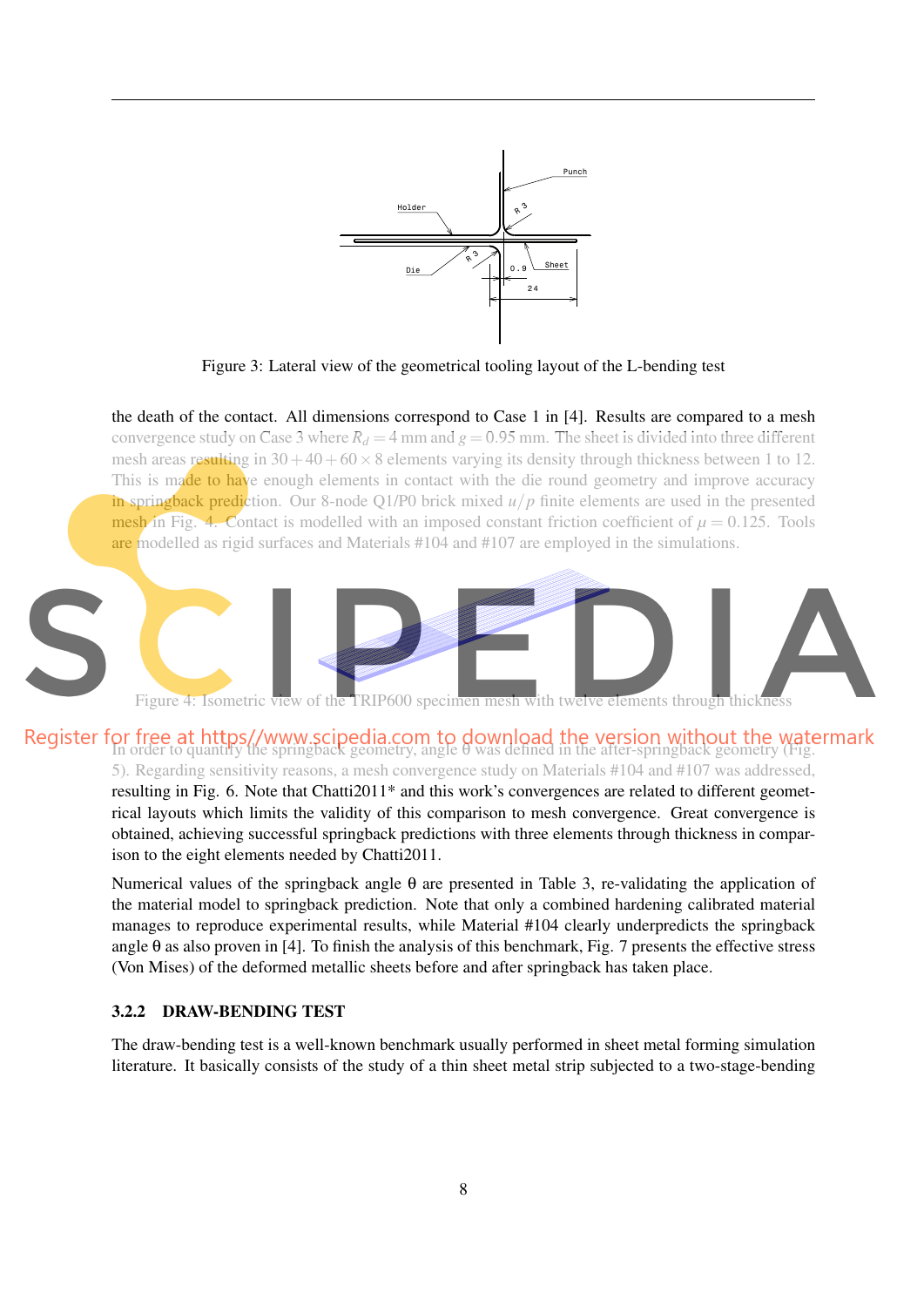

Figure 5: Definition of springback angle θ



process following its hardening-sensitive springback. This framework makes this analysis very interesting in terms of springback prediction, applying the material model presented in the previous sections.

The machine involved in the experiments [5] has been reduced to two clamps jaws, in between the DP600 strip is placed, and a roller on which the strip is draw-bent. The tooling layout can be appreciated in Fig. 8. The bending process starts with the pre-bending phase, where the strip is bent over the roller. The right clamping zone is controlled by displacement terms while the left clamp jaw is subjected to a tensile force. After complete pre-bending of the strip is achieved, the strip is drawn up to a prescribed displacement  $\Delta x = 167$  mm, following its unloading and release from the tooling. Afterwards, the specimen is allowed to fully spring back. The specimen initial dimensions are  $430 \times 50 \times 1$  mm and is modelled with our 8node Q1/P0 brick mixed  $u/p$  elements (200  $\times$  5  $\times$  1). A constant friction coefficient  $\mu$  = 0.02 is selected as the roller is assumed to be a rotating cylindrical surface of  $R = 10$  mm and  $L = 60$  mm. Fig. 9 presents the FE model before any loading is applied. The rest of test conditions are described in [5].

To measure the springback geometry, experimental data are compared to the simulation results. Fig. 10 shows the strip profiles at the end of the springback phase for Materials #172, #173 and #174. It is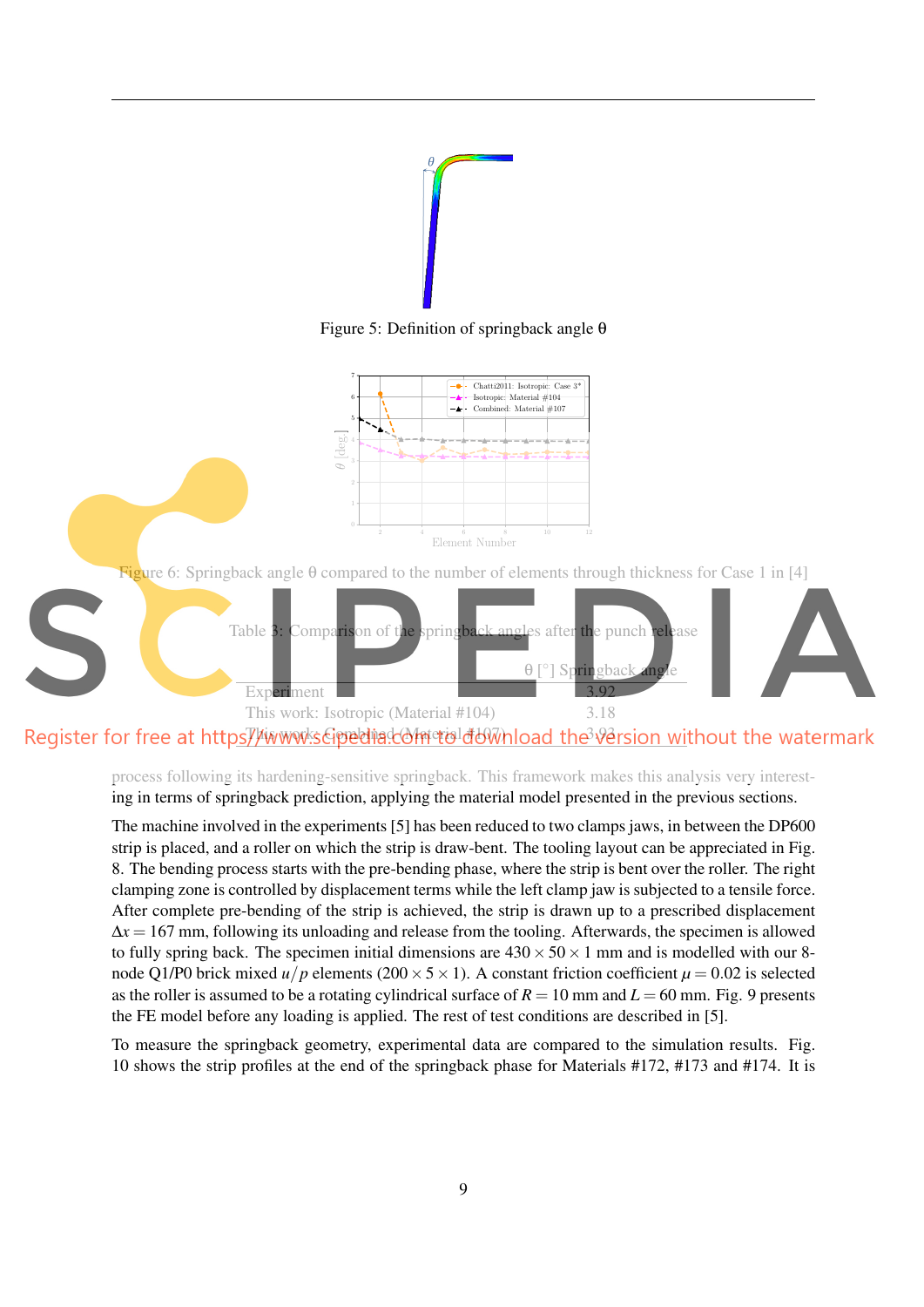

Figure 7: Perspective view of the effective stress distribution in the L-Bending test for Material #107





Figure 9: Perspective view of the FE model of the draw-bending test

trivial to deduce that an only-isotropic (NLIH) approach of the DP600 dual phase steel leads to a overprediction of the springback final geometry, while the use of an only-kinematic (LKH) material results in an underprediction by the same token. Only Material #174 with combined hardening (NLIH+LKH), presents a successful prediction of springback for the experimental result, only differing at the very end of the profile. This result permits to re-validate the material model for the initial purpose of this work while this analysis outperforms the one presented in [7] where the imbalance resulted from an incomplete calibration lead to an imprecise prediction of springback. Nevertheless, note benchmark dimensions are